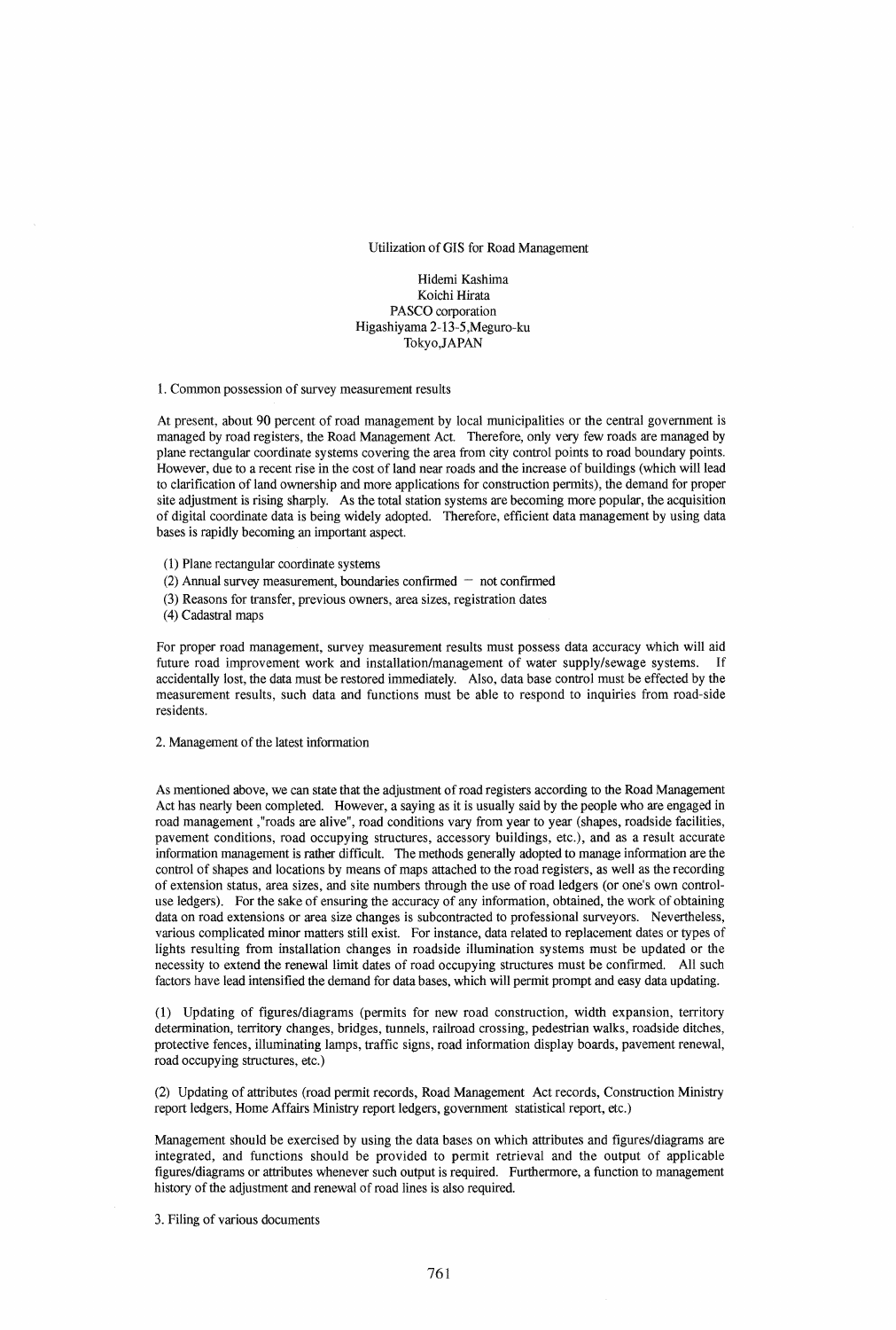Grade Advancement and efficiency upgrading are in demand for road management operations. Moreover, another increasing need that we have encountered lately is the availability of efficient filing systems for the various documents related to the office automation of administration procedures, such as ,documents related to consultations, examinations, exchanges, or explanations to local residents. For instance, as part of road boundary examination procedures, application submission forms for examinations, attached supporting documents, witness reports, etc. are all important for determining site ownership rights. However, most of these documents are stored in lockers or storages often used for secondary purposes or are seldom utilized effectively for their intended objectives. Sometimes, the design drawings or structural design diagrams used for the initial construction are required at the time of subsequent repair work or restoration work after damage is caused by a disaster. Quite frequently, it is not possible to locate the desired drawings or diagrams within a reasonable amount of time.

Singly filing individual documents or filing documents in a systematic way combining them with road information will greatly contribute improving the efficiency of the handling procedures, as well as upgrading information services for residents.

### 4. Calculation processing functions

In the present automobile society, road traffic volume is expanding at a for greater speed than new road construction and road improvement. Therefore, functions, which can analyze networks and predict future traffic volumes, calculate existing congestion levels, and map road construction plans have now become essential.

At the same time, network analysis functions dedicated to establish measures to cope with inclined surface disasters, selecting detour routes when accidents occur, and transmitting effective information for newly developed roads are also required. Furthermore, installation of optimum traffic information boards which road conditions and the development of fast, accurate information display means should efficiently contribute to preventing secondary accidents.

# 5. GIS application

Requirements for the establishment of effective road management systems can be summarized as follows on the basis of what has been explained above.

- (1) Common possession of survey measurement results
- (2) Control of the latest information
- (3) Proper filing of various documents
- (4) Effective calculation processing functions

Conventionally, except for survey measurement results controlled through FD or MT (ground control points, aerial triangular measurement results, etc.), Mylar bases, examination documents, and ledgers are used to effect control through correction and revision once or twice annually. Furthermore, as a result of the promotion of OA(Office Automation), only a very few documents are filed on microfilm. Moreover, even at departments/sections where paper filing systems are well established, system irregularities occur as a result of personnel transfers. Finally, no system has yet been established to map future traffic plan.

The advantages obtained by employing GIS (Geographic Information System) lie in achieving (multiplepurpose) data utilization and in sharing data bases. Providing highly accurate measurements will enable not only effective data controls, but also efficient utilization of improvement plans in the form of designuse drawings. Furthermore, the availability of accurate drawing information will permit sharing a variety of management work. Since many users will commonly own and jointly utilize the same data, new data utilization methods can be cultivated and will ultimately lead to a better system.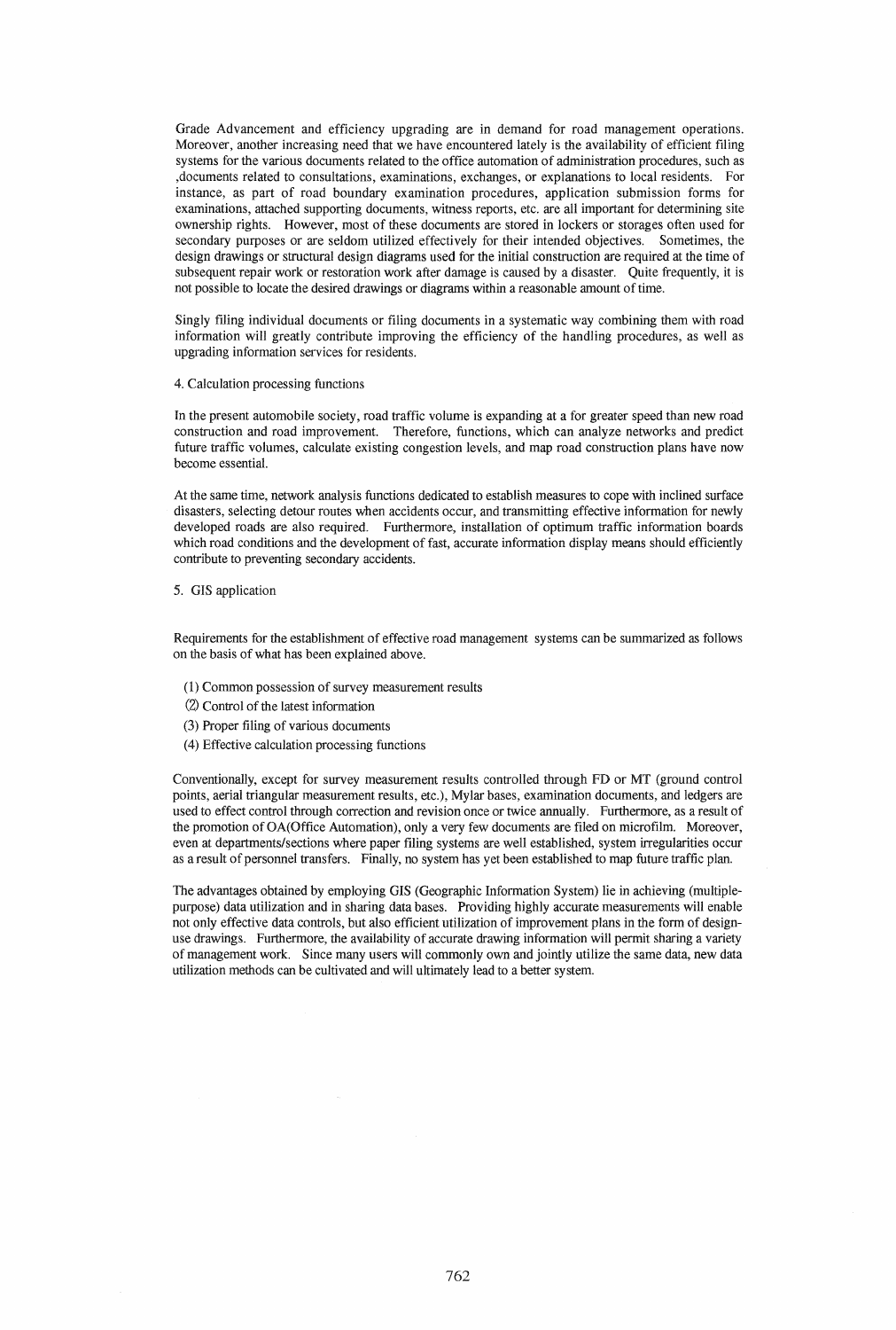6. Concept of the new system structure

In structuring new systems, the data base concept shown in Fig.1 can be established on the basis of road management requirements in order to achieve a maximum utilization of GIS.



Fig.1 Data Base Concept

# 1) Utilization of GIS

The basic functions of GIS are utilized to structure system with the following objectives.

- Improvement of program development efficiency
- Maintenance of survey measurement accuracy
- Utilization of analysis functions (calculation of figures/diagrams, and use of the relationship between them)
- Use of diversified output functions

2) Utilization of optical filing systems

Positioning an optical filing system within an entire system, can be expected to offer the following advantages.

• Simplification of data input/output (on-site staff can effect output very easily like operating a copy machine, and can effect input by merely pressing one button.)

- Storage, retrieval, and output of large volumes of data
- Document editing through the utilization of image processing functions
- Confirmation of document contents by the creation of high-precision images

Table 1 summarizes the respective data features of the optical filing system and GIS, while Table 2 outlines the features of the overall system. By utilizing aU the advantages, the system's functional capability can be fully realized.

### 3) Utilization of EWS

As shown in Fig.2, within the entire system, the major control systems are structured by EWS, and the road management systems are established by vector data. Data bases of this vector data can be stored on multiple layers. As shown in Fig.2, small-scale data (scale of  $1/25,000$  to  $1/50,000$ ) can be stored for network analysis and simulation-type utilization in management facilities.

| vector data                           | raster data          |
|---------------------------------------|----------------------|
| calculation function                  | high-density storage |
| laser printers, electrostatic plotter | laser printer output |
| information exchanges                 | information exchange |

Table 1 Data Features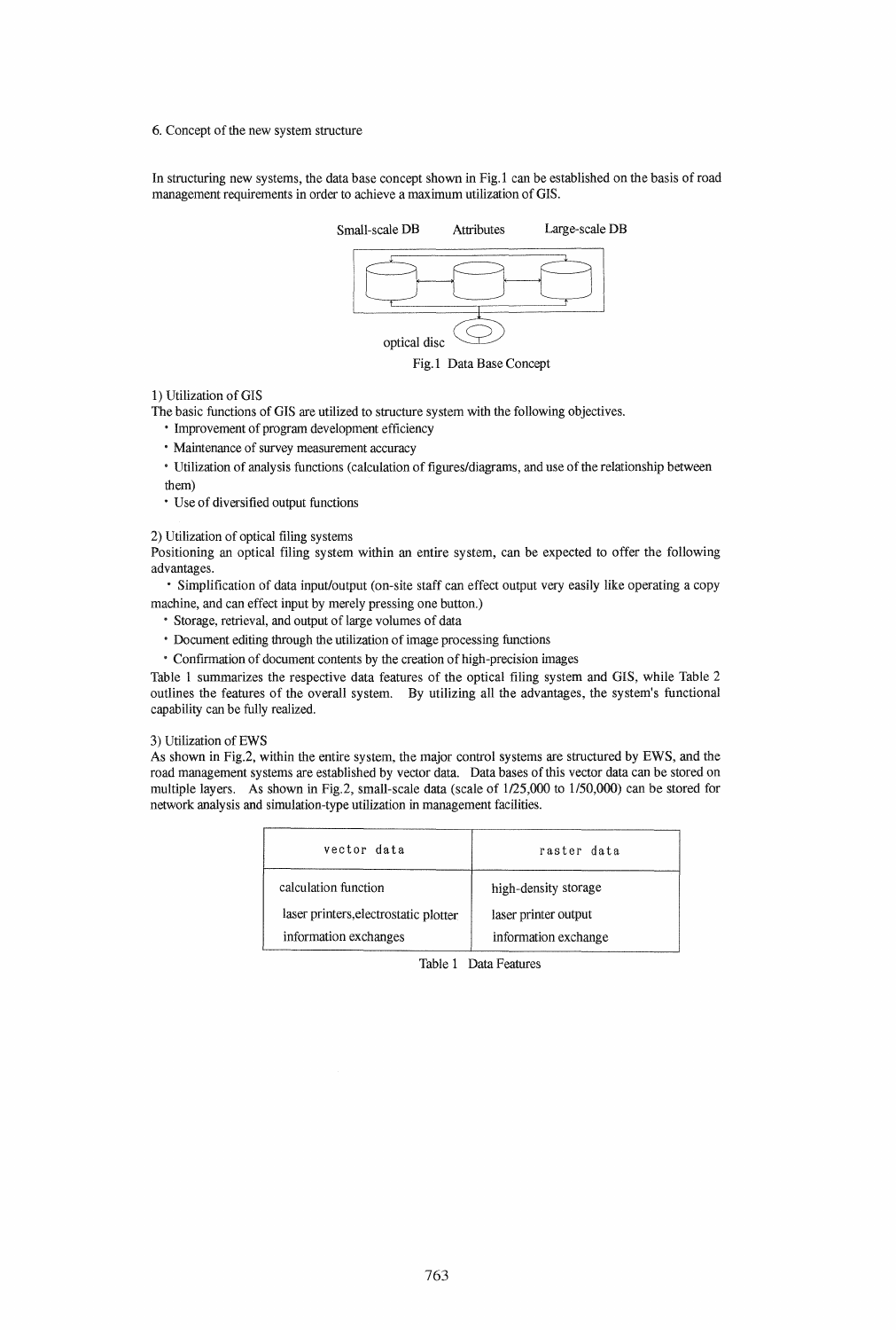| E W S                               | optical filling                       |
|-------------------------------------|---------------------------------------|
| high-speed operation function/costs | simple input/output                   |
| high program expandability          | image editing function                |
| high-level contraollability         | high-precision image display function |
| operation in an office environment  | large-volume data storage             |

Table 2 System Features

To make localized utilization aimed at facility management possible, large-scale data (scaled at 1/300 to 111,000) is stored. As a result, data from drawing of different scales to best suit the relevant purposes can be stored. In this manner, structuring the data base with internally unified coordinate systems, will make the system capable of mutually exchanging data. Small-scale data bases are provided with individual calculation functions, and if small-scale data bases can perform index functions for large-scale data bases.



Fig. 2 Correlations among the vector data



Fig. 3 Correlations among the various data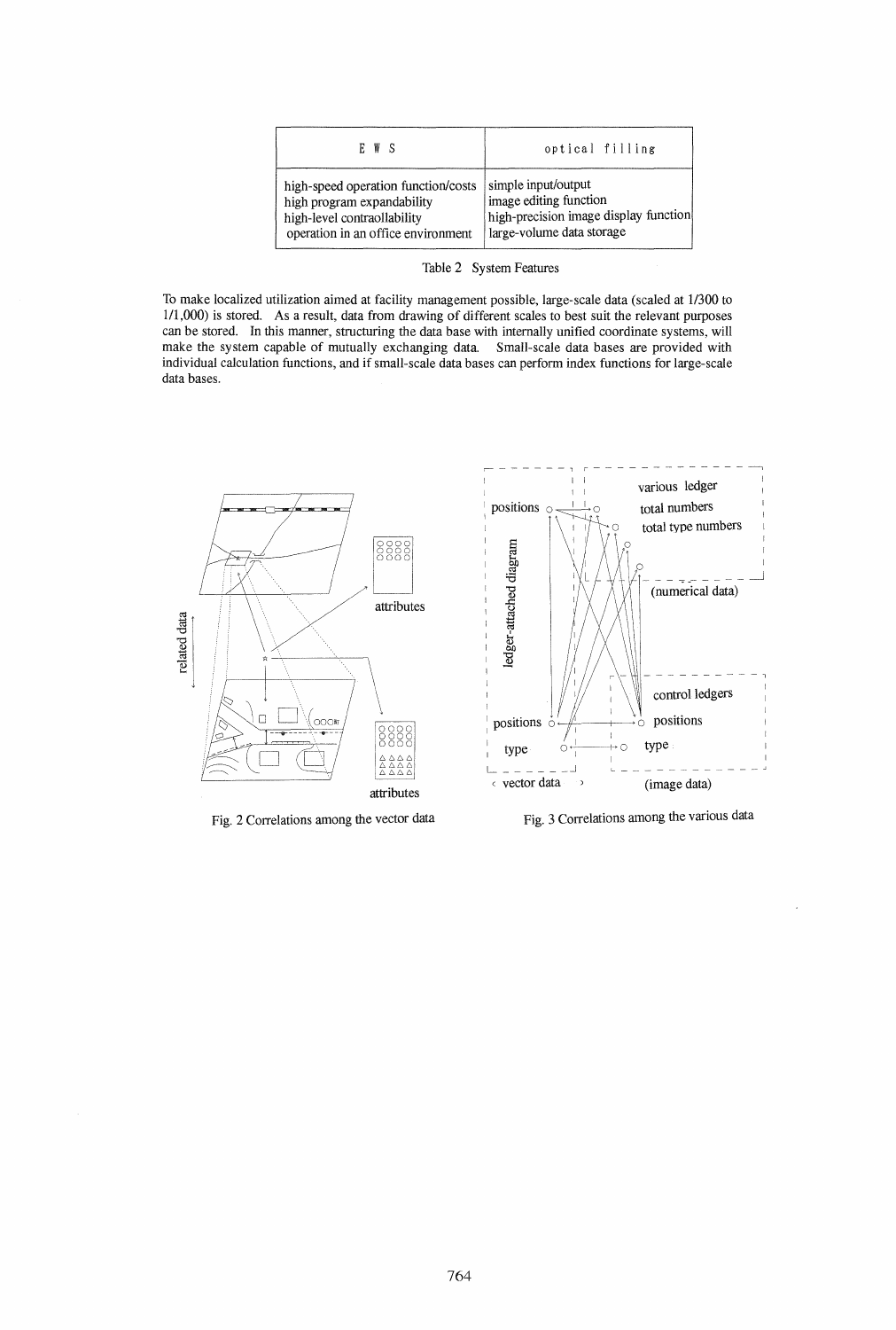### 4) Interfaces between EWS and optical filing

By establishing interfaces between EWS data bases that primarily use vector data bases and data bases in optical disks that hold image data, the following effects can be expected .

• Vector data bases and raster data bases will be unified (unification of large-scale or small-scale maps with documents and photos, handwritten documents, etc.)

• Data base utilization will become more efficient (optical disk control of large-volume attribute data)

• Data will be made consistent by the single-source unification of small-scale/large-scale and image data bases

Fig.3 shows the status of the correlations among the various types of data.

#### 5) Utilization of ARC/INFO

Recently, GIS that employs relational-type data bases are rapidly being developed and operated. Therefore, in Fig.1, we illustrate a road management system that uses ARC/INFO (product of ESRI Inc., USA) as the system's nucleus. About 7,000 ARCIINFO sets have been installed all around the world, and of which 200 sets have been installed in Japan. This system possesses the following features.

- No dependence on hardware ranging from PC/EWS to large-capacity, general purpose computers
- High-level GUI (graphic uer interfaces) functions
- Planning-type,facility management-type data bases
- Network/topographical analysis functions
- High program expandability



Fig.4 Relation among the various data



Fig.5 Hardware block diagram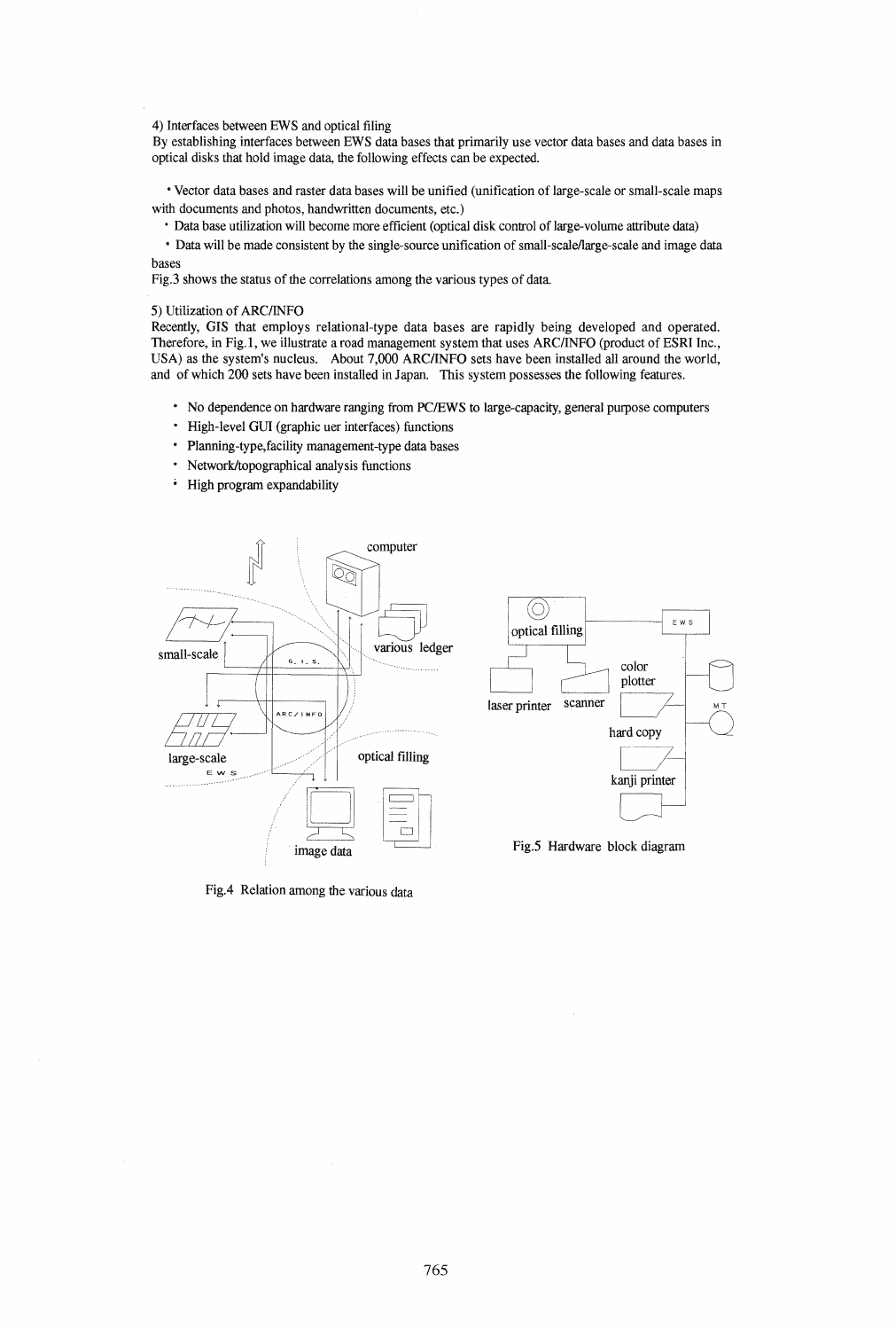### 6) Hardware configuration

Fig.5 illustrates the basic hardware configuration. With optical filing systems integrated into the systems centering around EWS, the overall structure consists of color electrostatic blocks, color copiers, kanji printers, and other peripheral devices. A series of EWS exchange data by using LAN (Local Area Network:Ethemet).

We believe that effective hardware utilization can be achieved by adopting methods which use generalpurpose computers to control large-volume data and to realize functional divisions of the examination output results, counter inquiry procedures, etc., by effecting data changes with the EWS.

7. Newly developed application functions

The following is application software that can be used by utilizing the ARCIINFO.

#### 1) Road network control subsystems

When constructing new roads, by calculating the travel speed and congestion distribution levels in conventional road usage, variations can be estimated in traffic flow on road networks, including newly constructed roads.

#### 2) Accident preventive inspection information control subsystem

By analyzing road conditions for safety, data can be prepared to enable a priority judgment to be made regarding repair plans in coordination with the present traffic volume. Furthermore, the progress of the repair plans themselves can be controlled.

# 3) Traffic census data control subsystem

By controlling the present traffic volume data, the priority of road repair plans can be determined based on the obtained accident statistics data and road pavement examination data. Then basic materials can be prepared for use as long-term repair guidelines for prefectural road networks.

The above mentioned are the results of the development of application functions following the purchase of digital road data prepared by the Japan Digital Road Management Association. This data is converted to numerical values from topographical maps scaled at  $1/25,000 \sim 1/50,000$ . By using this data, the development of support functions for planning operations becomes easier from analysis procedures of conducting macroscopic comprehension of prefectural road networks.

# 8. Conclusion

Conventional road management systems have been individually developed in the form of facility management type (ledgers, documents/drawings control) and permit information control. (road occupying structures, special vehicle traffic). As result, data could not be possessed in common and consequently, wide-scope data utilization was impossible. On the other hand, a road management system utilizing GIS makes possible completely new system into which plan-supporting functions are incorporated, as are facility information/permit information controls.

In conclusion, we wish to list the following themes, which should be tackled in the future.